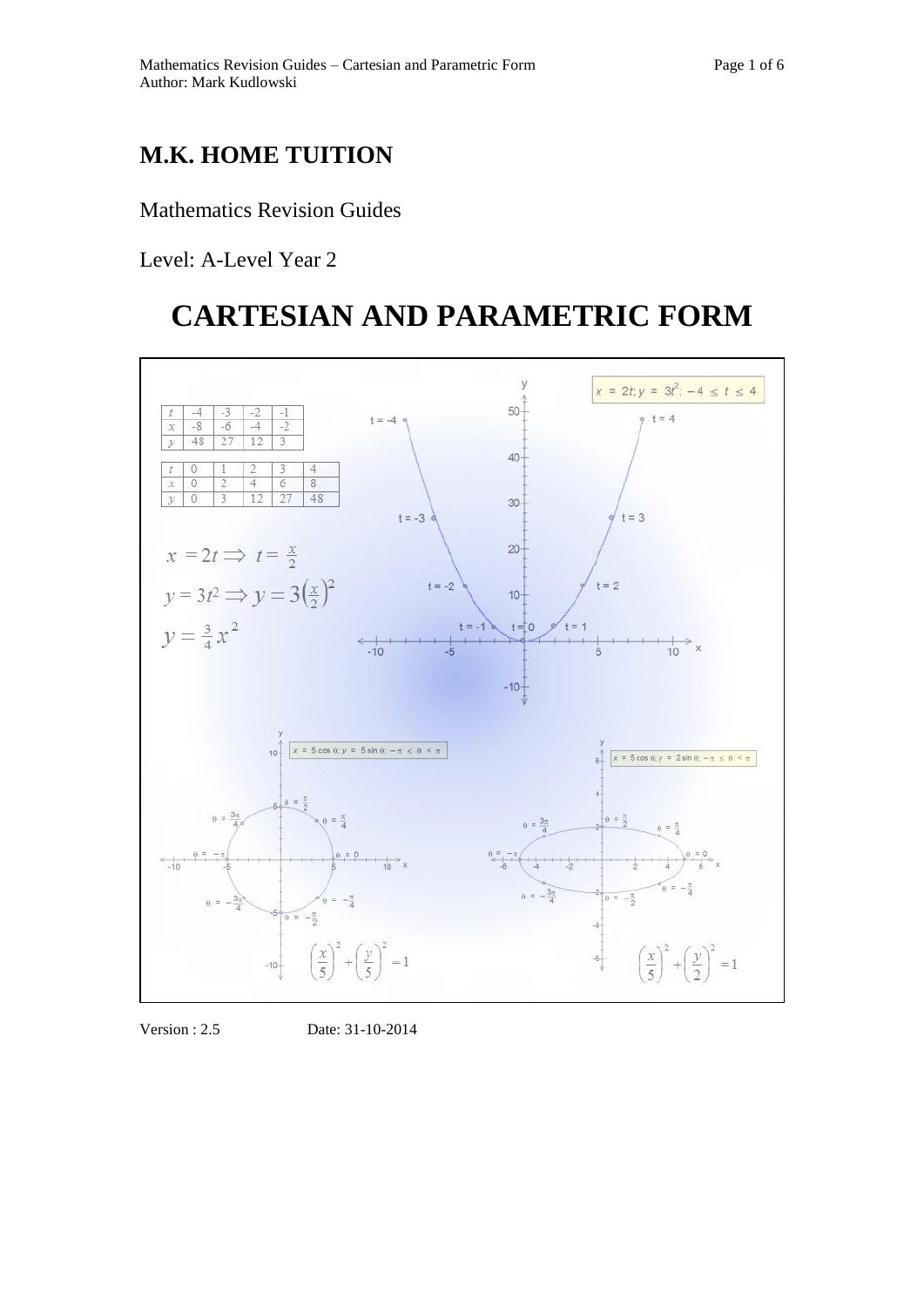#### **Cartesian Form.**

A curve in Cartesian form is defined in terms of the two variables *x* and *y* only.

The quadratic equation  $y = x^2 + 7x + 10$  is an example where *y* is given **explicitly** in terms of *x*. By contrast, the equation  $x^2 - 2xy + y^2 = 16$  is stated **implicitly**.

### **Parametric Form.**

A curve is said to be in **parametric form** if the variables *x* and *y* are expressed in terms of a third variable. For example, *x* could be defined as  $f(t)$  and *y* as  $g(t)$ . The variable *t* is the parameter in this case.

When plotting a parametric curve, it is necessary to work out *x* and *y* whilst varying the values for the parameter.

**Example (1):** Plot the curve  $x = 2t$ ,  $y = 3t^2$  for  $-4 \le t \le 4$ , and give the Cartesian equation of the curve.

|        | -4                       | -                                         | $\sim$   | $\sim$ |  |     |                                    |              |
|--------|--------------------------|-------------------------------------------|----------|--------|--|-----|------------------------------------|--------------|
| $\sim$ | $\overline{\phantom{0}}$ | --                                        | -4       | -      |  |     |                                    |              |
|        | 48                       | $\sim$ $\sim$<br>$\overline{\phantom{0}}$ | -<br>. . |        |  | . . | $\sim$<br>$\overline{\phantom{0}}$ | $\sim$<br>48 |

The Cartesian equation for the curve can be obtained by eliminating *t,* the parameter.

If  $x = 2t$ , then  $t = \frac{x}{2}$ . Substituting into  $y = 3t^2$  gives the Cartesian equation for the curve, which is a parabola with equation  $y = \frac{3}{4}x^2$  $y = \frac{3}{4}x^2$ .

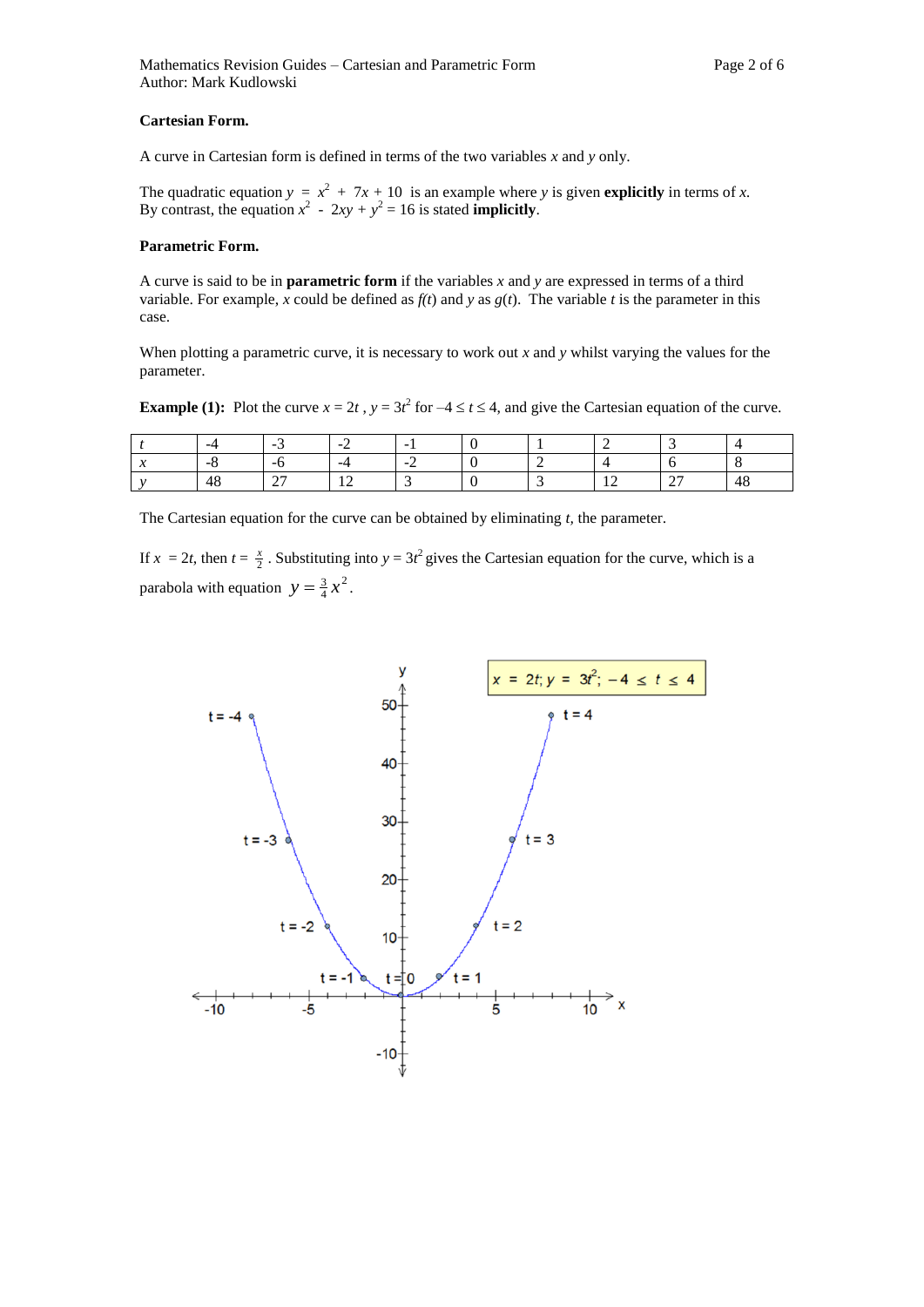**Example (2):** A curve is defined by the parametric equations  $x = t^2 - 8t + 6$ ,  $y = t - 4$ , for  $t > 4$ .

Express the equation of the curve in Cartesian form with *y* as the subject.

We complete the square with  $x = t^2 - 8t + 6 \implies x = (t - 4)^2 - 10 \implies x = y^2 - 10$  (eliminating *t*)

$$
\Rightarrow y^2 = x + 10 \Rightarrow y = \sqrt{x + 10} \, .
$$

**Example (3):** A curve is defined parametrically as  $x = 4t + 3t^2$ ,  $y = 4t^2 + 3t^3$ .

Find its Cartesian equation in the form,  $ax^3 + bxy + cy^2$  where *a*, *b* and *c* are integer constants.

We spot  $\frac{y}{x} = \frac{x+2t^2}{4t+2t^2}$ 2,  $2^{3}$  $4t + 3$  $4t^2 + 3$  $t + 3t$  $t^2 + 3t$ *x y*  $\overline{+}$  $=\frac{4t^2+3t^3}{t^2} \Rightarrow \frac{y}{t}=t$ *x*  $\frac{y}{x} = t$ , and substituting for *t* in the (easier) equation for *x* 

we have  $x = \frac{y}{x} + \frac{z}{x^2}$  $4y - 3y^2$ *x y x*  $x = \frac{4y}{3} + \frac{3y^2}{3}$ , and after multiplying by  $x^2$  on both sides,  $x^3 = 4xy + 3y^2$ 

and finally  $x^3 - 4xy - 3y^2 = 0$ .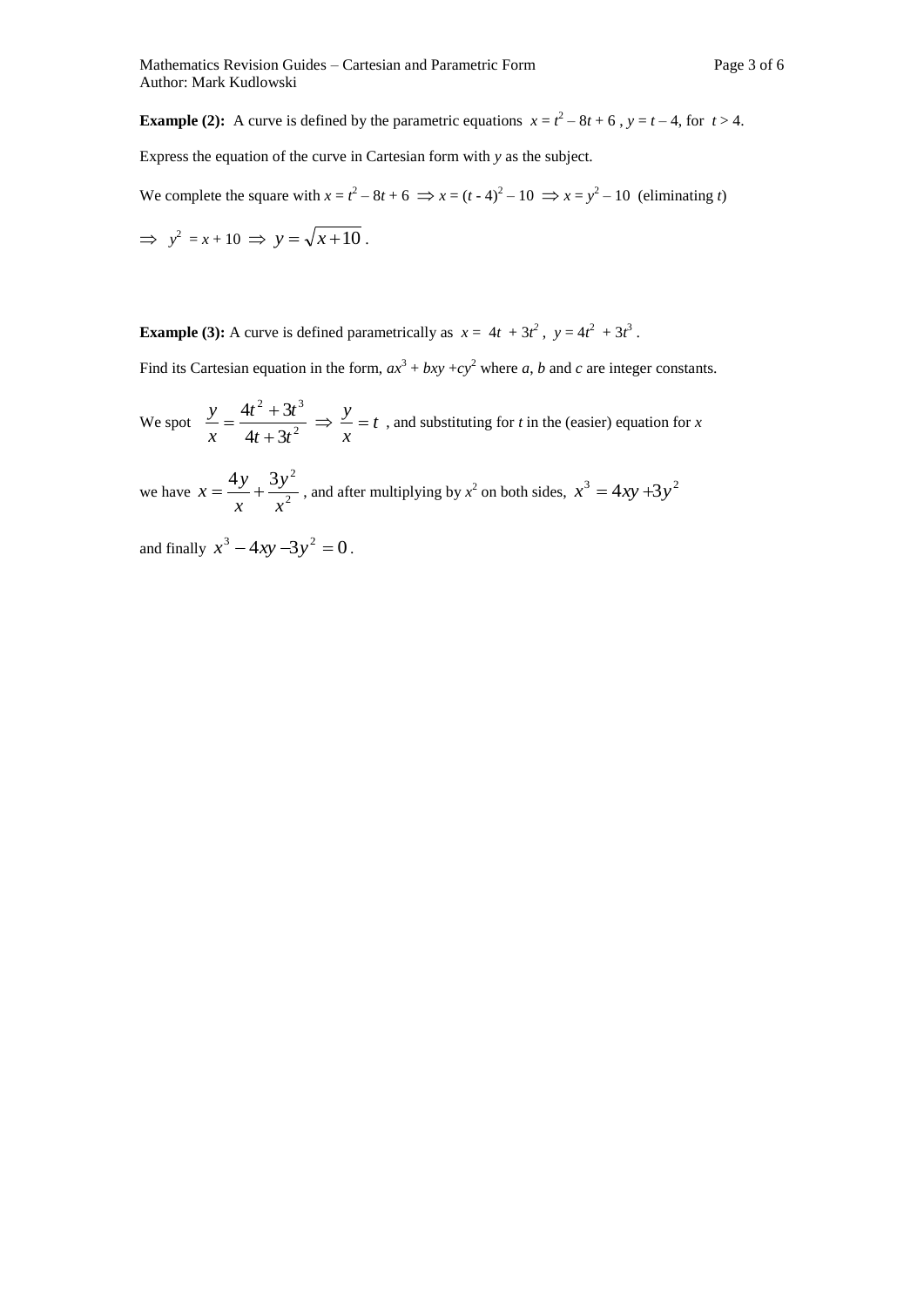**Example (4):** Plot the curve  $x = 5 \cos \theta$ ,  $y = 5 \sin \theta$  for  $-\pi \le \theta < \pi$ , and give the Cartesian equation of the curve.

(The approximation  $5/\sqrt{2} = 3.54$  is used here.)

|                   | $-\pi$ | $-3\pi/4$ | $-\pi/2$ | $-\pi/4$ | ν        | $\pi/4$ | $\pi/2$ | $3\pi/4$ | π      |
|-------------------|--------|-----------|----------|----------|----------|---------|---------|----------|--------|
| $-1$<br>$\lambda$ | $\sim$ | $-3.54$   |          | 3.54     | <b>س</b> | 3.54    |         | $-3.54$  | $\sim$ |
|                   |        | $-3.54$   | -7<br>້  | $-3.54$  | $\bf{0}$ | 3.54    |         | 3.54     |        |

Starting at  $-\pi$ , the values of  $\theta$  are measured anticlockwise from the negative *x* –axis, here at (-5, 0).



The curve is a circle – to find the Cartesian equation we use the identity  $\cos^2\theta + \sin^2\theta = 1$ .

The Cartesian equation is therefore  $\left|\frac{\lambda}{-}\right| + \left|\frac{y}{-}\right| = 1$ 5) (5 2  $\wedge$  2  $\vert$  = J  $\left(\frac{y}{z}\right)$  $\setminus$  $\Big|^{2} + \Big|$ J  $\left(\frac{x}{5}\right)$  $\setminus$  $\left(\frac{x}{2}\right)^2 + \left(\frac{y}{2}\right)^2 = 1$  or  $x^2 + y^2 = 25$ .

The general Cartesian equation of the circle  $x = r \cos \theta$ ,  $y = r \sin \theta$  is thus  $x^2 + y^2 = r^2$ .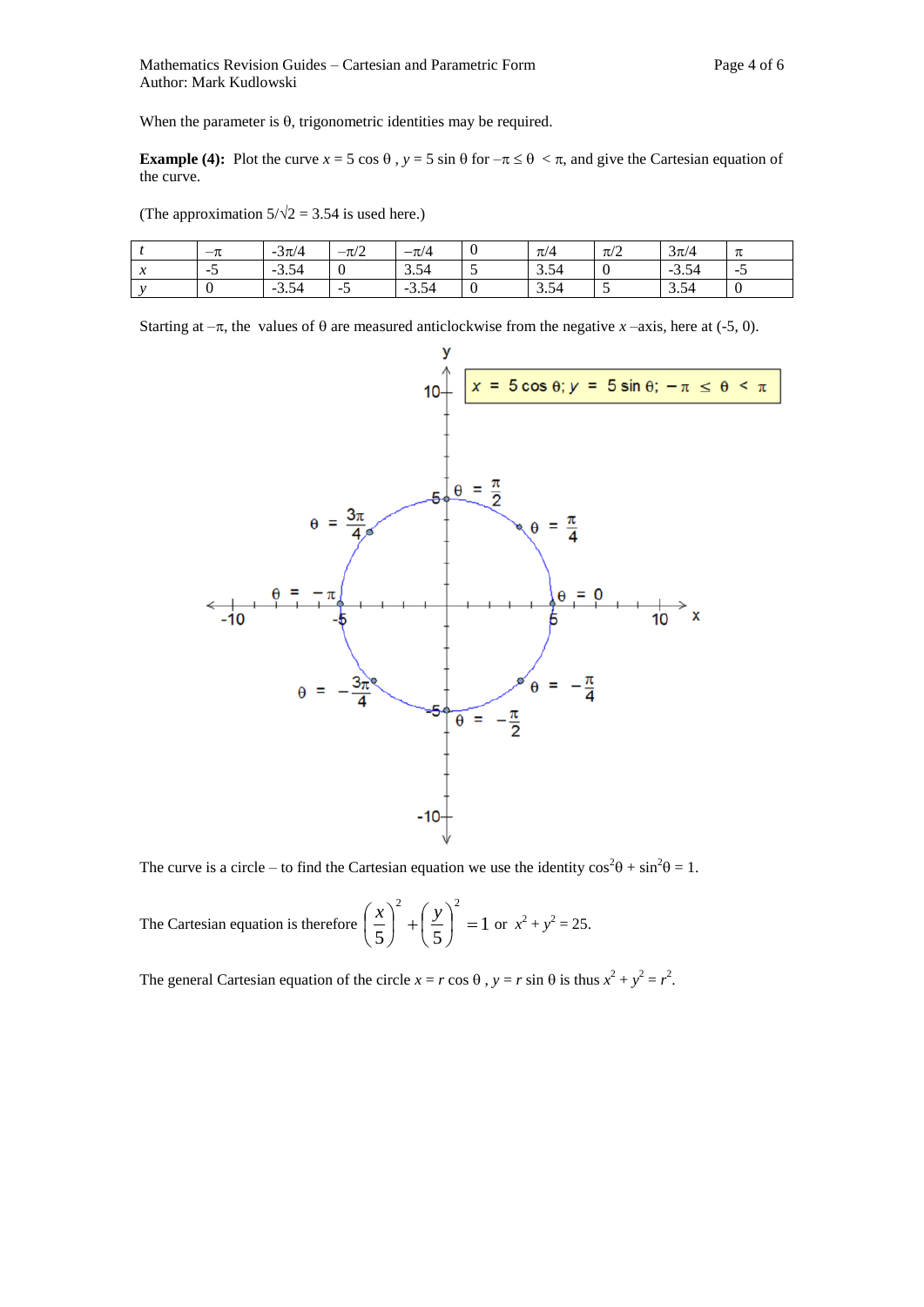**Example (5):** Plot the curve  $x = 5 \cos \theta$ ,  $y = 2 \sin \theta$  for  $-\pi \le \theta < \pi$ , and give the Cartesian equation of the curve.



(The approximations  $2/\sqrt{2} = 1.41$  and  $5/\sqrt{2} = 3.54$  are used here.)

This time, the curve is an ellipse, and again we use the identity  $\cos^2\theta + \sin^2\theta = 1$  to find the Cartesian equation of the curve.

Here it is 
$$
\left(\frac{x}{5}\right)^2 + \left(\frac{y}{2}\right)^2 = 1
$$
.

The general Cartesian equation of the ellipse  $x = a \cos \theta$ ,  $y = b \sin \theta$  is thus  $\begin{vmatrix} x \\ - \end{vmatrix} + \begin{vmatrix} y \\ - \end{vmatrix} = 1$ 2  $($   $\sqrt{2}$  $\vert$  =  $\bigg)$  $\left(\frac{y}{1}\right)$  $\setminus$  $\Bigg)^2 +$  $\bigg)$  $\left(\frac{x}{x}\right)$  $\overline{\mathcal{L}}$ ſ *b y a*  $\left(\frac{x}{x}\right)^2 + \left(\frac{y}{x}\right)^2 = 1$ .